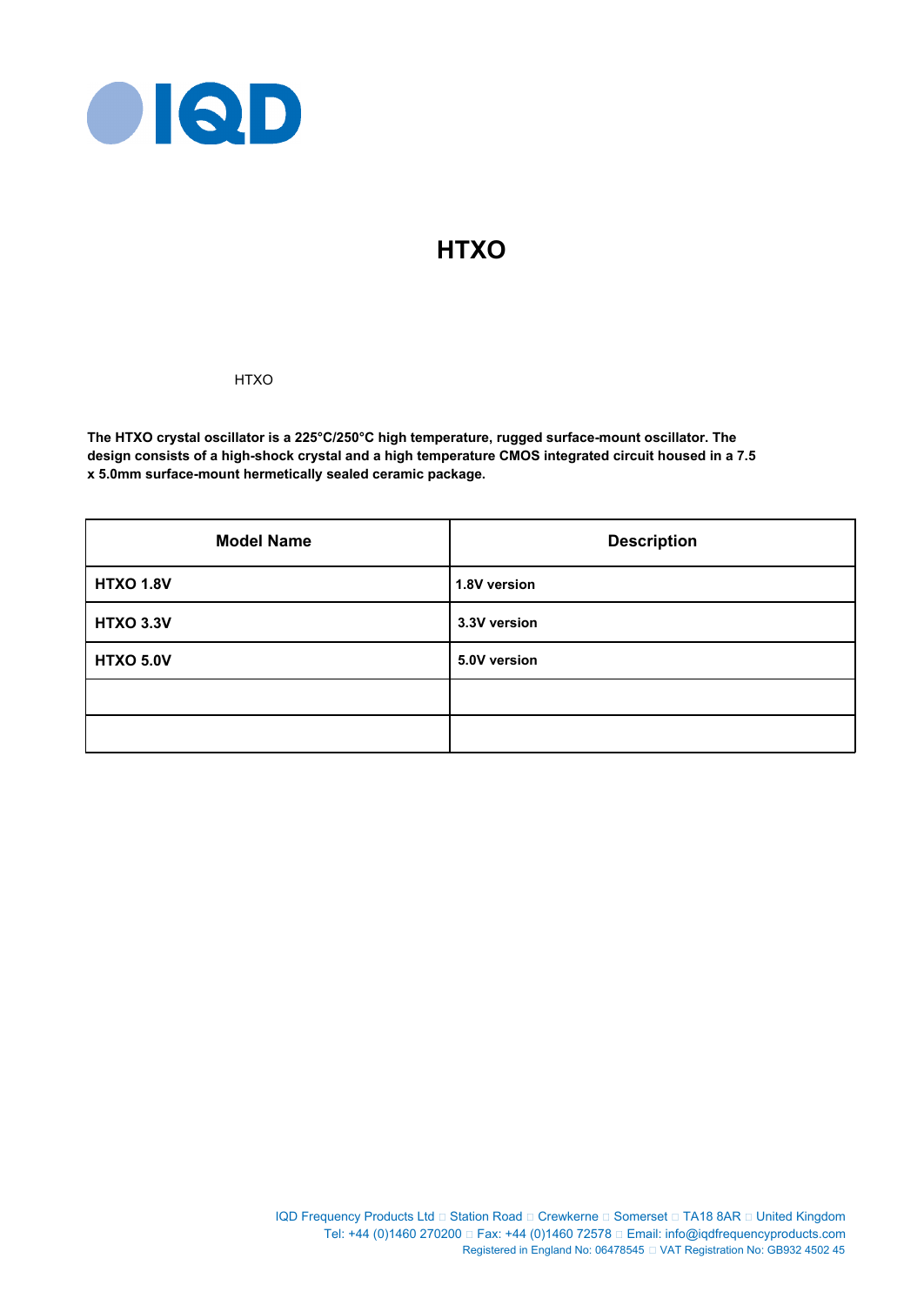



**HTXO 1.8V Crystal Clock Oscillator Specification**

#### **ISSUE 1; June 2019**

#### **Description**

- This product is designed and manufactured by Statek Corporation in California, USA and distributed by IQD. The HTXO crystal oscillator is a 225°C high temperature, rugged surface-mount oscillator. The design consists of a high-shock crystal and a high temperature CMOS integrated circuit housed in a 7.5 x 5.0mm surface-mount hermetically sealed ceramic package.
- A-SM1 5000G Gold Plated (RoHS) Ē.
- $\blacksquare$ A-SM5 5000G Solder Dipped (RoHS)
- B-SM1 10000G Gold Plated (RoHS)
- B-SM5 10000G Solder Dipped (RoHS)  $\blacksquare$
- C-SM1 20000G Gold Plated (RoHS)
- $\blacksquare$ C-SM5 20000G Solder Dipped (RoHS)
- D-SM1 30000G Gold Plated (RoHS)
- ř. D-SM5 30000G Solder Dipped (RoHS)
- FEATURES:  $\blacksquare$ High temperature operation up to 225°C Excellent stability over temperature Fast start-up High shock and vibration resistance Optional output Enable/Disable Low EMI emission APPLICATIONS:
- Industrial Oil & gas downhole instrumentation Rotary shaft sensors Underground boring tools Avionics applications
- Please note that all data is only valid at 25°C unless otherwise  $\blacksquare$ stated.

#### **Frequency Parameters**

- Frequency 1.50MHz to 30.0MHz  $\blacksquare$ 
	- Frequency Stability ±500.00ppm
- Frequency Stability: Frequency over temperature relative to nominal frequency

#### **Electrical Parameters**

Supply Voltage 1.8V ±5%

## **Operating Temperature Ranges**

 $\blacksquare$  25 to 225 $^{\circ}$ C

## **Output Details**

- $\blacksquare$ Output Compatibility CMOS
	- Drive Capability 15pF
- Note: 45/55% Duty Cycle also available please contact an IQD Sales Office

#### **Output Control**

- Start-Up Time: 5ms max  $\blacksquare$
- No Connection (NC): Pad 1 not connected internally  $\blacksquare$
- Tri State (TS):

Logic 1 to pad 1, output disabled, output goes to high impedance state, current consumption lower than normal, but internal oscillator continues to function hence fast start-up time.

Logic 0 to pad 1, output enabled.



**Outline (mm) D-SM5 = 30000G Solder Dipped (RoHS)**



 $\overline{14}$ 

 $1.4$ Underside View Pad Connections 1 TS/NC 2. GND 3. Output  $5. +Vs$ Note: a bypass capacitor 0.1µF needs to be connected as close as possible between +Vs and GND



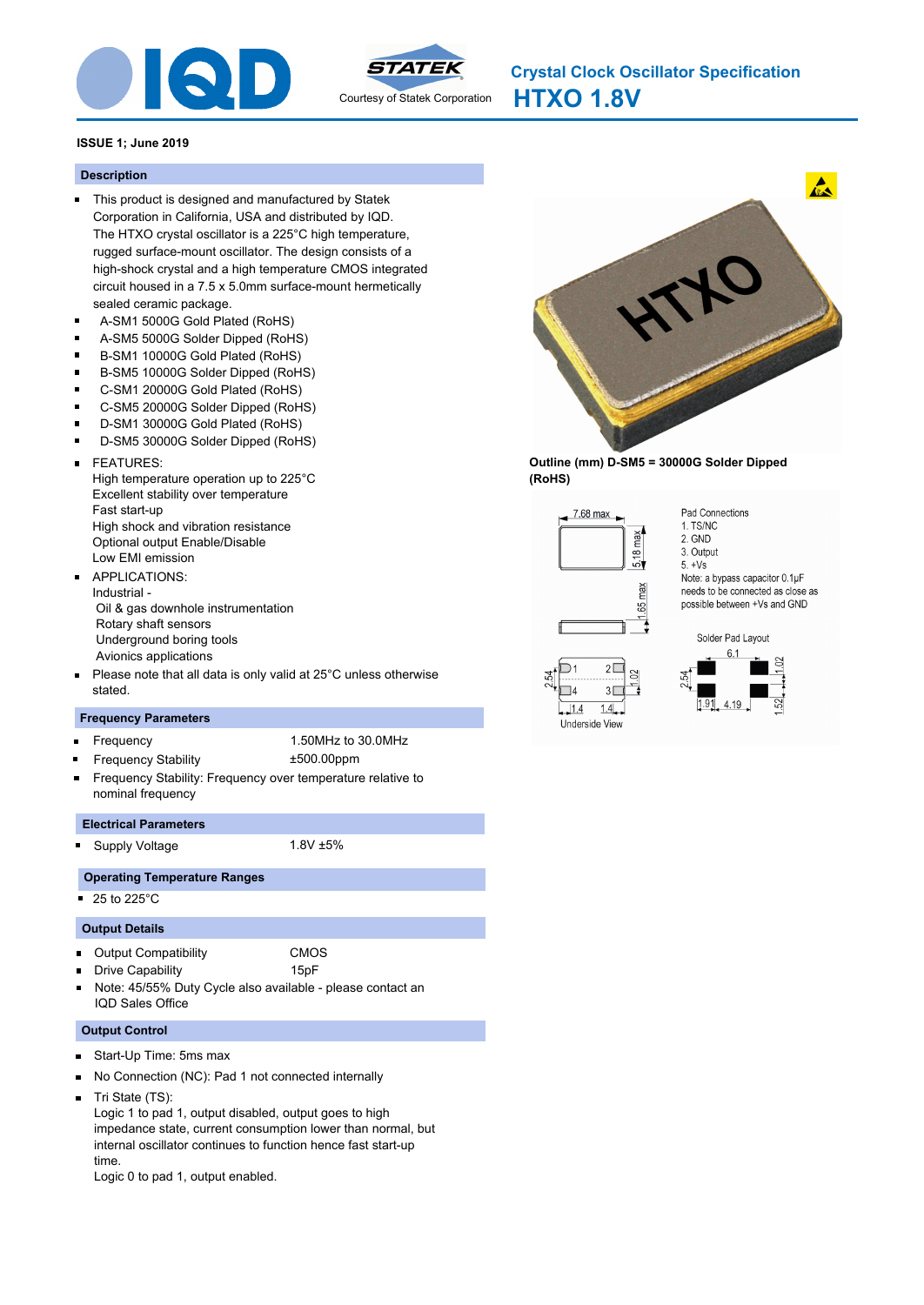



### **ISSUE 1; June 2019**

## **Environmental Parameters**

- Shock (@ 25°C): Shock Requirement, 0.5ms, 1/2 sine  $\blacksquare$
- Vibration: MIL-STD-202G, Method 204D, Condition D: 20G,  $\blacksquare$ 10-2000Hz swept sine
- Note: Random vibration testing also available please contact  $\blacksquare$ an IQD Sales Office
- Operational Temperature Range: -55 to 250°C  $\blacksquare$
- $\blacksquare$ Expected life at 250°C is a minimum of 1000hrs
- $\blacksquare$ Storage Temperature Range: -55 to 125°C

## **Ordering Information**

- Frequency\* Model\* Supply Voltage Shock Requirement\* Termination Variant\* Output Compatibility Frequency Stability (over operating temperature range) Operating Temperature Range\* Pad 1 function\* (\*minimum required) **Shock Level Options:** Code A = 5000G Code B = 10000G Code C = 20000G Code D = 30000G
- **Termination Variants:** SM1 = Gold Plated SM5 = Solder Dipped
- Pad 1 Function Options: TS = Tri State NC = No Connection
- **Example** 10.0MHz HTXO 1.8V A-SM1 CMOS ±500ppm 25 to 225C TS

## **Compliance**

 $\blacksquare$ 

- RoHS Status (2015/863/EU) Optional  $\blacksquare$
- REACh Status **Compliant**  $\blacksquare$ 
	- MSL Rating (JDEC-STD-033): Not Applicable

## **Packaging Details**

- Pack Style: Reel Tape & reel in accordance with EIA-481-D  $\blacksquare$ Pack Size: 1,000
- Pack Style: Tray Supplied on a tray Pack Size: 1

## **Electrical Specification - maximum limiting values 1.8V ±5%**

| Frequency<br>Min | <b>Frequency</b><br><b>Max</b> | Temperature<br>Range | <b>Stability</b><br>(Min) | Current<br><b>Draw</b> | <b>Rise and Fall</b><br>Time | <b>Duty Cycle</b> |
|------------------|--------------------------------|----------------------|---------------------------|------------------------|------------------------------|-------------------|
|                  |                                | $\sim$               | ppm                       | mA                     | ns                           | %                 |
| .5MHz            | 30.0MHz                        | 25 to 225            | ±500.0                    |                        | 10                           | 40/60%            |

*This document was correct at the time of printing; please contact your local sales office for the latest version. Click to view latest version on our website.*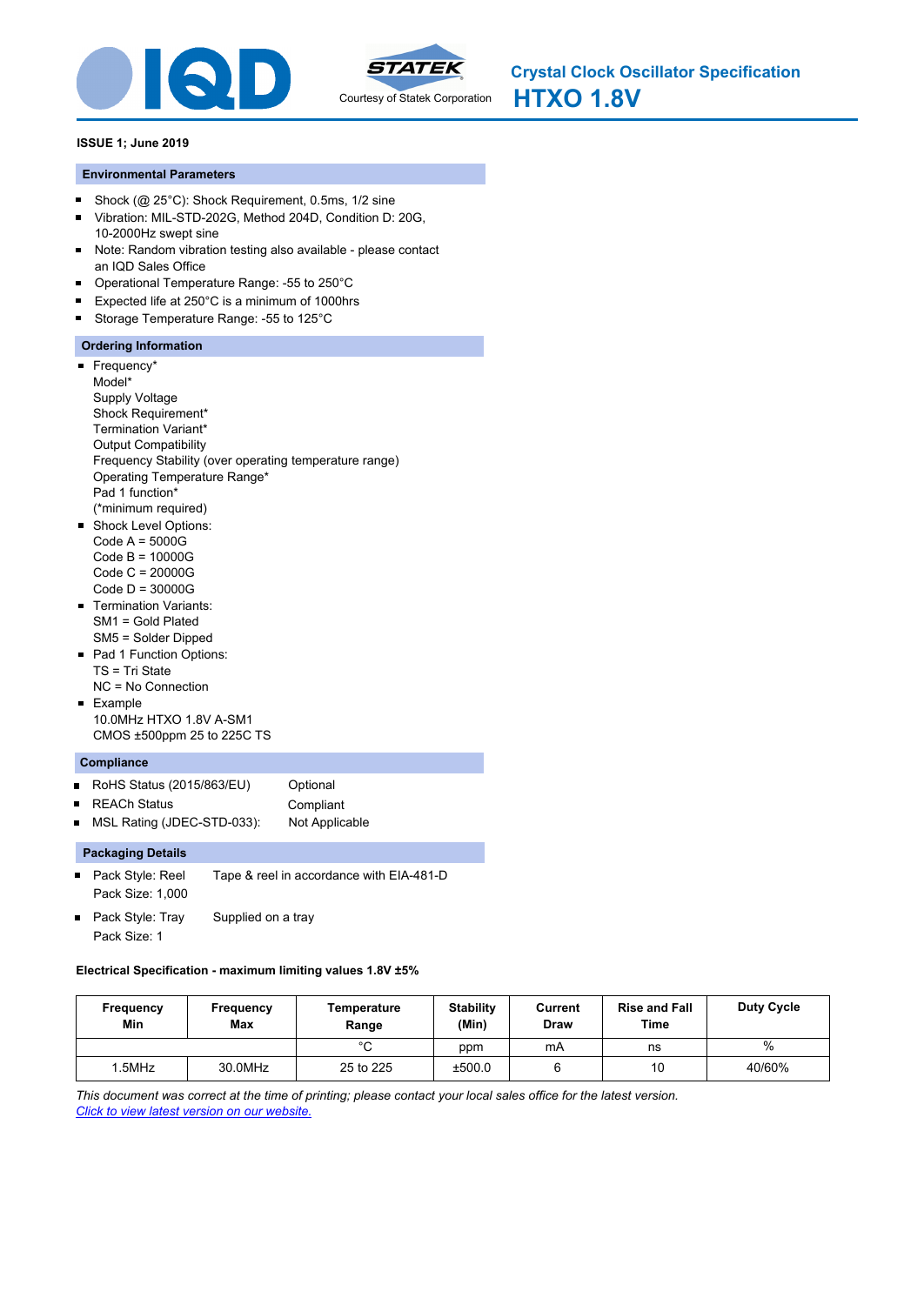



**HTXO 3.3V Crystal Clock Oscillator Specification**

#### **ISSUE 1; December 2020**

#### **Description**

- This product is designed and manufactured by Statek Corporation in California, USA and distributed by IQD. HTXO crystal oscillator is a 275°C high temperature, rugged surface-mount oscillator. The design consists of a high-shock crystal and a high temperature CMOS integrated circuit housed in a 7.5 x 5.0mm surface-mount hermetically sealed ceramic package.
- A-SM1 5000G Gold Plated (RoHS)  $\blacksquare$
- $\blacksquare$ A-SM5 5000G Solder Dipped (RoHS)
- B-SM1 10000G Gold Plated (RoHS)
- B-SM5 10000G Solder Dipped (RoHS)
- C-SM1 20000G Gold Plated (RoHS)
- $\blacksquare$ C-SM5 20000G Solder Dipped (RoHS)
- D-SM1 30000G Gold Plated (RoHS)
- D-SM5 30000G Solder Dipped (RoHS)
- Please note that all data is only valid at 25°C unless otherwise  $\blacksquare$ stated.

#### **Frequency Parameters**

- Frequency 1.50MHz to 30.0MHz ä,
	- Frequency Stability ±500.00ppm to ±750.00ppm
- Frequency Stability: Frequency over temperature relative to nominal frequency

#### **Electrical Parameters**

- Supply Voltage 3.3V ±5%
- Supply Voltage (absolute maximum rating): -0.5V to 6.0V (5V Vs only)

#### **Operating Temperature Ranges**

- $\blacksquare$ 25 to 225°C
- 25 to 250°C
- $\blacksquare$  25 to 275 $^{\circ}$ C

#### **Output Details**

- **Dutput Compatibility CMOS**
- 

Drive Capability **15pF** 

Note: 45/55% Duty Cycle also available - please contact an IQD Sales Office

#### **Output Control**

- Start-Up Time: 5ms max  $\blacksquare$
- No Connection (NC): Pad 1 not connected internally  $\blacksquare$
- $\blacksquare$ Tri State (TS):

Logic 1 to pad 1, output disabled, output goes to high impedance state, current consumption low. Internal oscillator continues to function. Logic 0 to pad 1, output enabled.

#### **Environmental Parameters**

- Shock (@ 25°C): Shock Requirement, 0.5ms, 1/2 sine  $\blacksquare$
- П Vibration: MIL-STD-202G, Method 204D, Condition D: 20G, 10-2000Hz swept sine
- Note: Random vibration testing also available please contact n an IQD Sales Office
- Operational Temperature Range: 25 to 275°C  $\blacksquare$
- $\blacksquare$ Expected life at 250°C is a minimum of 1000 hours.
- $\blacksquare$ Storage Temperature Range: -55 to 125°C



**Outline (mm) D-SM5 = 30000G Solder Dipped (RoHS)**



 $\overline{14}$ 

 $1.4$ 

Underside View

2. GND 3. Output  $5. +Vs$ Note: a bypass capacitor 0.1µF needs to be connected as close as possible between +Vs and GND

Pad Connections

1 TS/NC



 $3\square$ 

 $1.4$ 

 $\approx$ 

Solder Pad Layout  $1.91$ 4.19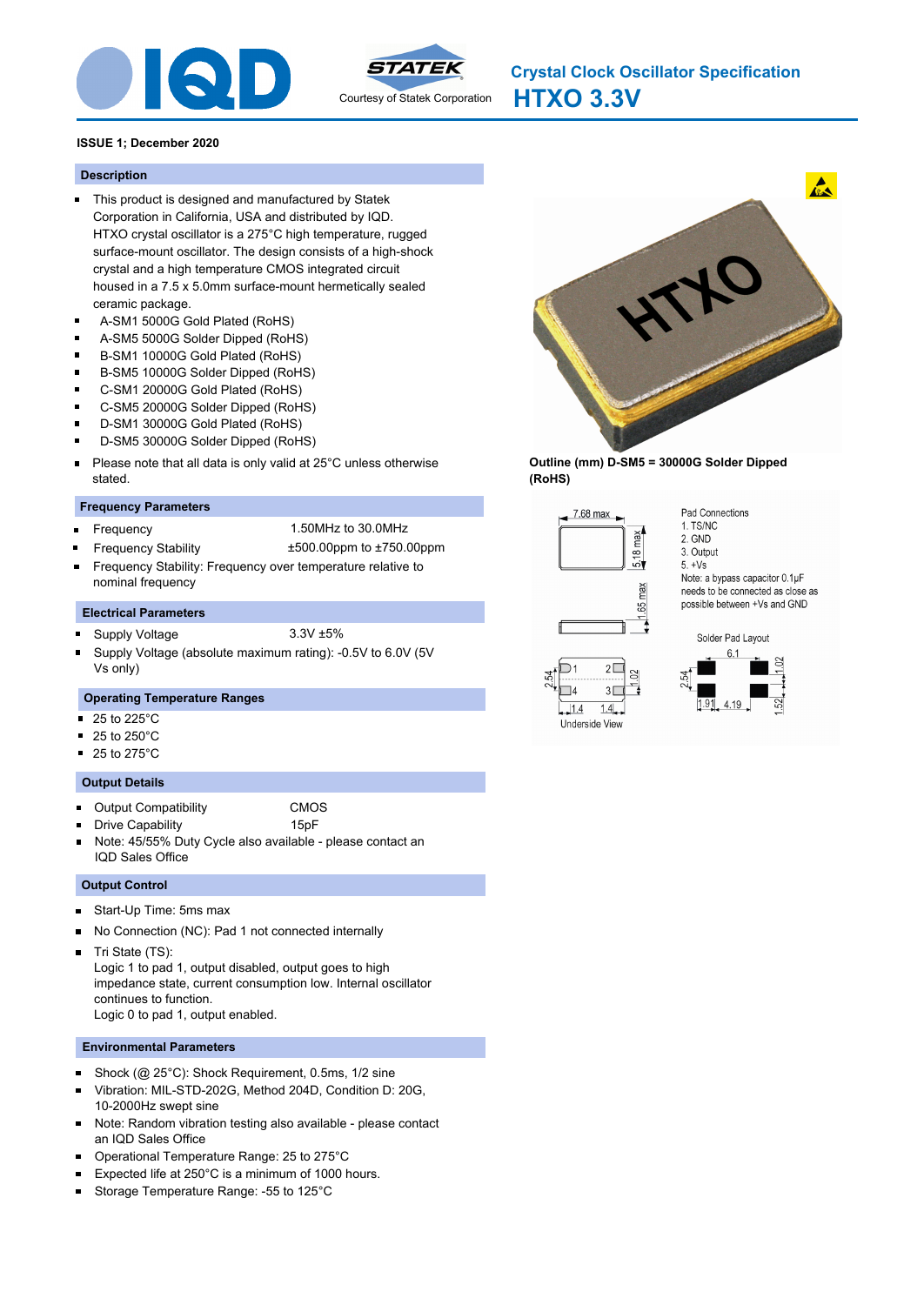



**HTXO 3.3V Crystal Clock Oscillator Specification**

## **ISSUE 1; December 2020**

#### **Manufacturing Details**

- FEATURES:  $\blacksquare$ High temperature operation up to 250°C Excellent stability over temperature Fast start-up High shock and vibration resistance Optional output Enable/Disable Low EMI emission
- APPLICATIONS:  $\blacksquare$ Oil & gas downhole instrumentation Rotary shaft sensors Underground boring tools Avionics applications

## **Ordering Information**

- Frequency\* Model\* Supply Voltage Shock Requirement\* Termination Variant\* Output Compatibility Frequency Stability (over operating temperature range) Operating Temperature Range\* Pad 1 function\* (\*minimum required) Shock Level Options:  $\blacksquare$ Code A = 5000G Code B = 10000G Code C = 20000G
- Code D = 30000G **Termination Variants:**
- SM1 = Gold Plated SM5 = Solder Dipped
- Pad 1 Function Options: TS = Tri State NC = No Connection
- **Example:** 10.0MHz HTXO 3.3V A-SM1 CMOS ±500ppm 25 to 250C TS

## **Compliance**

■ RoHS Status (2015/863/EU) Optional REACh Status **Compliant**  $\blacksquare$ MSL Rating (JDEC-STD-033): Not Applicable  $\blacksquare$ 

## **Packaging Details**

- Pack Style: Reel Tape & reel in accordance with EIA-481-D  $\blacksquare$ Pack Size: 1,000
- Pack Style: Tray Supplied on a tray Pack Size: 1

## **Electrical Specification - maximum limiting values 3.3V ±5%**

| Frequency<br>Min | Frequency<br><b>Max</b> | Temperature<br>Range | <b>Stability</b><br>(Min) | Current<br>Draw | <b>Rise and Fall</b><br>Time | <b>Duty Cycle</b> |
|------------------|-------------------------|----------------------|---------------------------|-----------------|------------------------------|-------------------|
|                  |                         | $\sim$<br>ີ          | ppm                       | mA              | ns                           | $\%$              |
| .5MHz            | 30.0MHz                 | 25 to 250            | ±500.0                    |                 | 10                           | 40/60%            |

*This document was correct at the time of printing; please contact your local sales office for the latest version. Click to view latest version on our website.*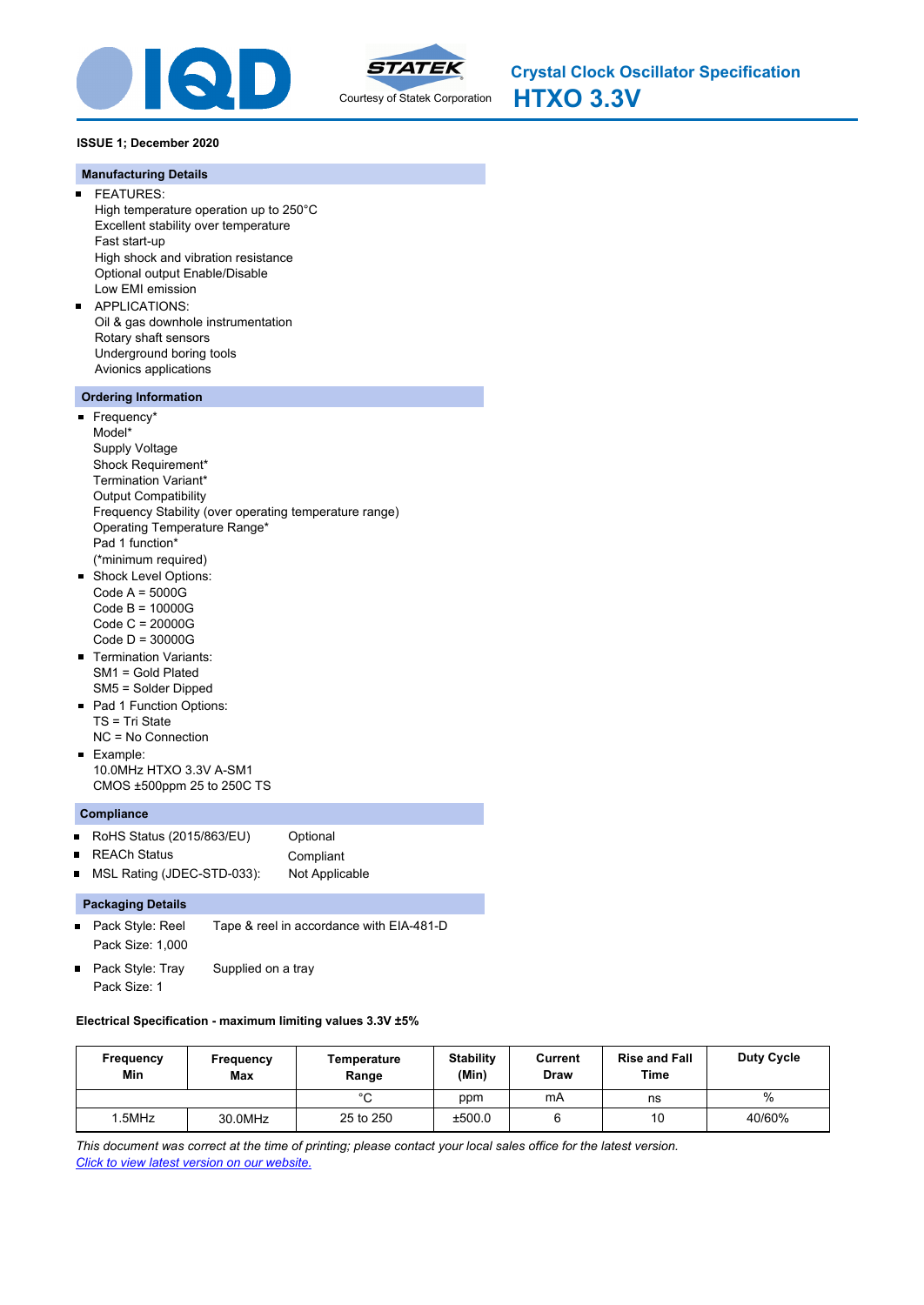



**HTXO 5.0V Crystal Clock Oscillator Specification**

## **ISSUE 1; December 2020**

## **Description**

- This product is designed and manufactured by Statek Corporation in California, USA and distributed by IQD. The HTXO crystal oscillator is a 275°C high temperature, rugged surface-mount oscillator. The design consists of a high-shock crystal and a high temperature CMOS integrated circuit housed in a 7.5 x 5.0mm surface-mount hermetically sealed ceramic package.
- A-SM1 5000G Gold Plated (RoHS) Ē.
- $\blacksquare$ A-SM5 5000G Solder Dipped (RoHS)
- B-SM1 10000G Gold Plated (RoHS)
- B-SM5 10000G Solder Dipped (RoHS)
- C-SM1 20000G Gold Plated (RoHS)
- $\blacksquare$ C-SM5 20000G Solder Dipped (RoHS)
- D-SM1 30000G Gold Plated (RoHS)
- D-SM5 30000G Solder Dipped (RoHS)
- Please note that all data is only valid at 25°C unless otherwise  $\blacksquare$ stated.

## **Frequency Parameters**

Frequency 1.50MHz to 50.0MHz ä,

Frequency Stability ±500.00ppm to ±750.00ppm

Frequency Stability: Frequency over temperature relative to nominal frequency

#### **Electrical Parameters**

- Supply Voltage 5.0V ±10%
- Supply Voltage (absolute maximum rating): -0.5V to 6.0V

#### **Operating Temperature Ranges**

- 25 to 225°C  $\blacksquare$
- 25 to 250°C
- $\blacksquare$  25 to 275 $^{\circ}$ C

#### **Output Details**

- Output Compatibility CMOS
- Drive Capability **15pF** 
	-
- Note: 45/55% Duty Cycle also available please contact an IQD Sales Office

#### **Output Control**

- Start-Up Time: 5ms max  $\blacksquare$
- No Connection (NC): Pad 1 not connected internally n
- Tri State (TS):  $\blacksquare$

Logic 1 to pad 1, output disabled, output goes to high impedance state, current consumption low. Internal oscillator continues to function. Logic 0 to pad 1, output enabled.

#### **Environmental Parameters**

- $\blacksquare$ Shock (@ 25°C): Shock Requirement, 0.5ms, 1/2 sine
- Vibration: MIL-STD-202G, Method 204D, Condition D: 20G, 10-2000Hz swept sine
- Note: Random vibration testing also available please contact  $\blacksquare$ an IQD Sales Office
- Operational Temperature Range: 25 to 275°C
- Expected life at 250°C is a minimum of 1000 hours.
- $\blacksquare$ Storage Temperature Range: -55 to 125°C



**Outline (mm) D-SM5 = 30000G Solder Dipped (RoHS)**



 $\overline{14}$ 

 $1.4$ Underside View 1 TS/NC 2. GND 3. Output  $5. +Vs$ Note: a bypass capacitor 0.1µF needs to be connected as close as possible between +Vs and GND

Pad Connections



 $1.4$ 

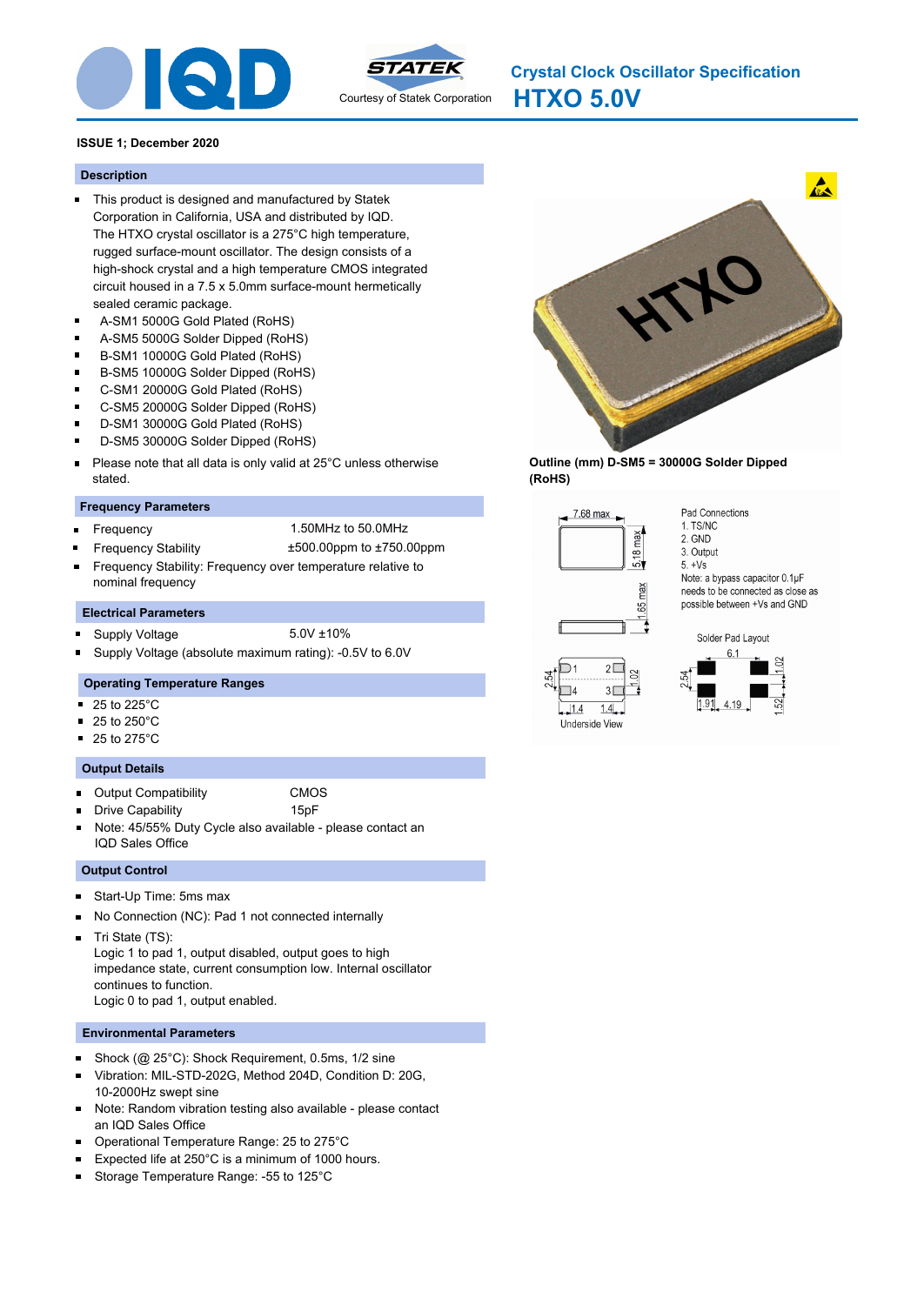



**HTXO 5.0V Crystal Clock Oscillator Specification**

## **ISSUE 1; December 2020**

#### **Manufacturing Details**

- FEATURES:  $\blacksquare$ High temperature operation up to 250°C Excellent stability over temperature Fast start-up High shock and vibration resistance Optional output Enable/Disable Low EMI emission
- $\blacksquare$ APPLICATIONS: Oil & gas downhole instrumentation Rotary shaft sensors Underground boring tools Avionics applications

## **Ordering Information**

- Frequency\* Model\* Supply Voltage Shock Requirement\* Termination Variant\* Output Compatibility Frequency Stability (over operating temperature range) Operating Temperature Range\* Pad 1 function\* (\*minimum required) Shock Level Options:  $\blacksquare$ Code A = 5000G Code B = 10000G Code C = 20000G
- Code D = 30000G
- **Termination Variants:** SM1 = Gold Plated SM5 = Solder Dipped
- Pad 1 Function Options: TS = Tri State NC = No Connection
- **Example:** 10.0MHz HTXO 5.0V A-SM1 CMOS ±500ppm 25 to 250C TS

#### **Compliance**

■ RoHS Status (2015/863/EU) Optional  $\blacksquare$ REACh Status **Compliant** MSL Rating (JDEC-STD-033): Not Applicable  $\blacksquare$ 

#### **Packaging Details**

- Pack Style: Reel Tape & reel in accordance with EIA-481-D  $\blacksquare$ Pack Size: 1,000
- Pack Style: Tray Supplied on a tray Pack Size: 1

#### **Electrical Specification - maximum limiting values 5.0V ±10%**

| Frequency<br>Min | Frequency<br>Max | Temperature<br>Range | <b>Stability</b><br>(Min) | Current<br>Draw | <b>Rise and Fall</b><br>Time | <b>Duty Cycle</b> |
|------------------|------------------|----------------------|---------------------------|-----------------|------------------------------|-------------------|
|                  |                  | $\sim$               | ppm                       | mA              | ns                           | $\%$              |
| .5MHz            | 50.0MHz          | 25 to 225            | ±500.0                    |                 | 10                           | 40/60%            |

*This document was correct at the time of printing; please contact your local sales office for the latest version. Click to view latest version on our website.*

## **Sales Office Contact Details:**

UK: +44 (0)1460 270200 France: 0800 901 383 Germany: 0800 1808 443

USA: +1.760.318.2824

Email: info@iqdfrequencyproducts.com Web: www.iqdfrequencyproducts.com